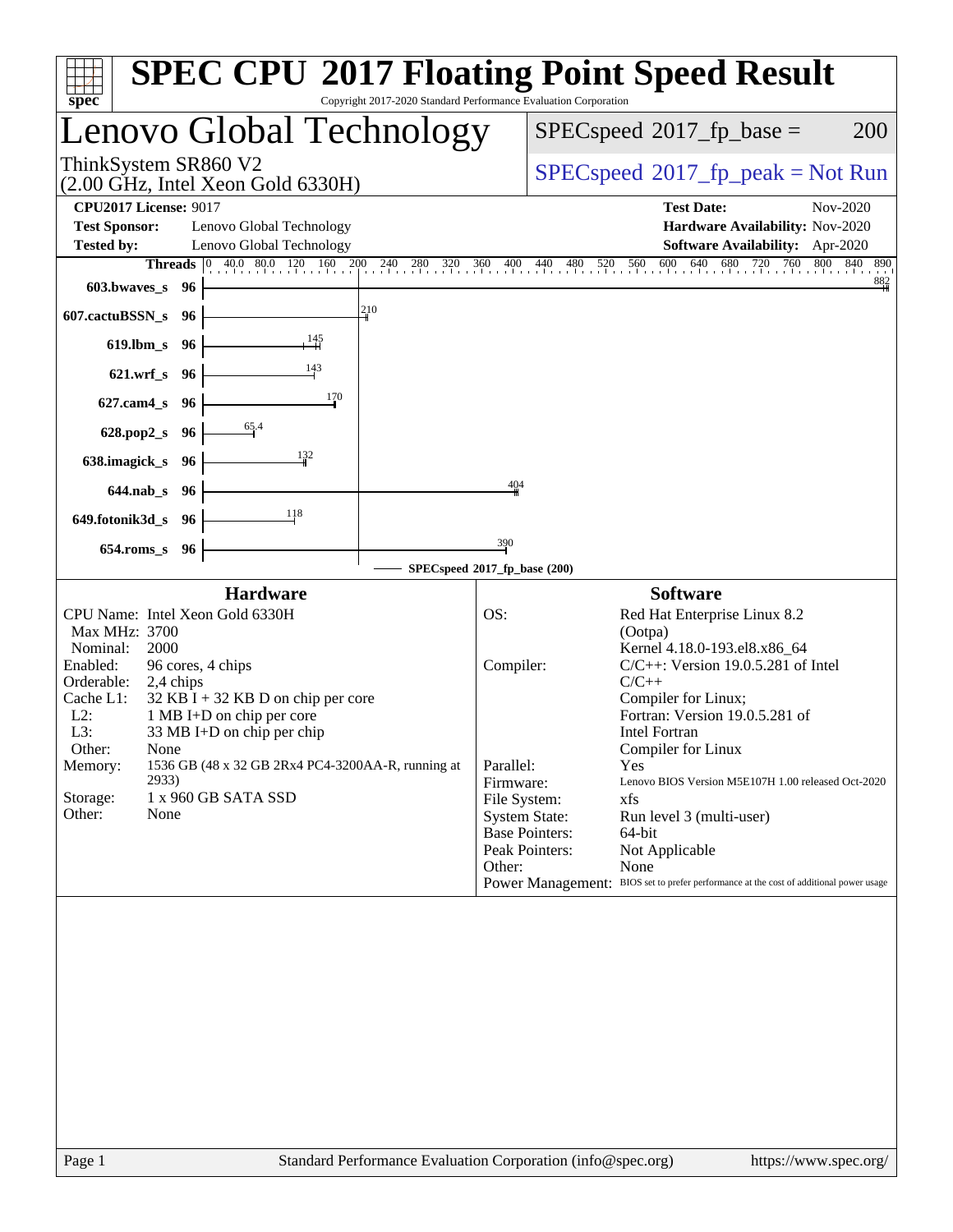

# **[SPEC CPU](http://www.spec.org/auto/cpu2017/Docs/result-fields.html#SPECCPU2017FloatingPointSpeedResult)[2017 Floating Point Speed Result](http://www.spec.org/auto/cpu2017/Docs/result-fields.html#SPECCPU2017FloatingPointSpeedResult)**

Copyright 2017-2020 Standard Performance Evaluation Corporation

## Lenovo Global Technology

 $SPECspeed^{\circledcirc}2017_fp\_base = 200$  $SPECspeed^{\circledcirc}2017_fp\_base = 200$ 

(2.00 GHz, Intel Xeon Gold 6330H)

ThinkSystem SR860 V2 [SPECspeed](http://www.spec.org/auto/cpu2017/Docs/result-fields.html#SPECspeed2017fppeak)[2017\\_fp\\_peak = N](http://www.spec.org/auto/cpu2017/Docs/result-fields.html#SPECspeed2017fppeak)ot Run

**[Test Sponsor:](http://www.spec.org/auto/cpu2017/Docs/result-fields.html#TestSponsor)** Lenovo Global Technology **[Hardware Availability:](http://www.spec.org/auto/cpu2017/Docs/result-fields.html#HardwareAvailability)** Nov-2020 **[Tested by:](http://www.spec.org/auto/cpu2017/Docs/result-fields.html#Testedby)** Lenovo Global Technology **[Software Availability:](http://www.spec.org/auto/cpu2017/Docs/result-fields.html#SoftwareAvailability)** Apr-2020

**[CPU2017 License:](http://www.spec.org/auto/cpu2017/Docs/result-fields.html#CPU2017License)** 9017 **[Test Date:](http://www.spec.org/auto/cpu2017/Docs/result-fields.html#TestDate)** Nov-2020

#### **[Results Table](http://www.spec.org/auto/cpu2017/Docs/result-fields.html#ResultsTable)**

|                             | <b>Base</b>                 |                |                |                |            | <b>Peak</b>    |            |                |                |              |                |              |                |              |
|-----------------------------|-----------------------------|----------------|----------------|----------------|------------|----------------|------------|----------------|----------------|--------------|----------------|--------------|----------------|--------------|
| <b>Benchmark</b>            | <b>Threads</b>              | <b>Seconds</b> | Ratio          | <b>Seconds</b> | Ratio      | <b>Seconds</b> | Ratio      | <b>Threads</b> | <b>Seconds</b> | <b>Ratio</b> | <b>Seconds</b> | <b>Ratio</b> | <b>Seconds</b> | <b>Ratio</b> |
| $603.bwaves$ s              | 96                          | 67.2           | 877            | 66.7           | 884        | 66.9           | 882        |                |                |              |                |              |                |              |
| 607.cactuBSSN s             | 96                          | 79.4           | 210            | 79.3           | 210        | 78.7           | 212        |                |                |              |                |              |                |              |
| $619.1$ bm s                | 96                          | 34.9           | 150            | 40.4           | 130        | 36.2           | 145        |                |                |              |                |              |                |              |
| $621.wrf$ s                 | 96                          | 92.5           | 143            | 92.6           | 143        | 92.6           | 143        |                |                |              |                |              |                |              |
| $627$ .cam4 s               | 96                          | 52.5           | 169            | 52.0           | 170        | 52.2           | <b>170</b> |                |                |              |                |              |                |              |
| $628.pop2_s$                | 96                          | 182            | 65.4           | 180            | 66.1       | 182            | 65.1       |                |                |              |                |              |                |              |
| 638.imagick_s               | 96                          | 108            | 133            | 111            | 129        | 109            | 132        |                |                |              |                |              |                |              |
| $644$ .nab s                | 96                          | 43.0           | 406            | 43.4           | 402        | 43.3           | 404        |                |                |              |                |              |                |              |
| 649.fotonik3d s             | 96                          | 77.2           | <u>118</u>     | 77.3           | 118        | 77.1           | 118        |                |                |              |                |              |                |              |
| $654$ .roms s               | 96                          | 40.3           | 391            | 40.4           | <b>390</b> | 40.4           | 390        |                |                |              |                |              |                |              |
|                             | $SPECspeed*2017_fp\_base =$ |                | <b>200</b>     |                |            |                |            |                |                |              |                |              |                |              |
| $SPECspeed*2017_fp\_peak =$ |                             |                | <b>Not Run</b> |                |            |                |            |                |                |              |                |              |                |              |

Results appear in the [order in which they were run.](http://www.spec.org/auto/cpu2017/Docs/result-fields.html#RunOrder) Bold underlined text [indicates a median measurement](http://www.spec.org/auto/cpu2017/Docs/result-fields.html#Median).

#### **[Operating System Notes](http://www.spec.org/auto/cpu2017/Docs/result-fields.html#OperatingSystemNotes)**

Stack size set to unlimited using "ulimit -s unlimited"

#### **[Environment Variables Notes](http://www.spec.org/auto/cpu2017/Docs/result-fields.html#EnvironmentVariablesNotes)**

Environment variables set by runcpu before the start of the run: KMP\_AFFINITY = "granularity=fine,compact" LD\_LIBRARY\_PATH = "/home/cpu2017-1.1.0-ic19.0u5-2/lib/intel64" OMP\_STACKSIZE = "192M"

#### **[General Notes](http://www.spec.org/auto/cpu2017/Docs/result-fields.html#GeneralNotes)**

 Binaries compiled on a system with 1x Intel Core i9-9900K CPU + 64GB RAM memory using Redhat Enterprise Linux 8.0 Transparent Huge Pages disabled by default echo never > /sys/kernel/mm/transparent\_hugepage/enabled echo never > /sys/kernel/mm/transparent\_hugepage/defrag Prior to runcpu invocation Filesystem page cache synced and cleared with: sync; echo 3> /proc/sys/vm/drop\_caches NA: The test sponsor attests, as of date of publication, that CVE-2017-5754 (Meltdown) is mitigated in the system as tested and documented. Yes: The test sponsor attests, as of date of publication, that CVE-2017-5753 (Spectre variant 1) is mitigated in the system as tested and documented. Yes: The test sponsor attests, as of date of publication, that CVE-2017-5715 (Spectre variant 2) is mitigated in the system as tested and documented.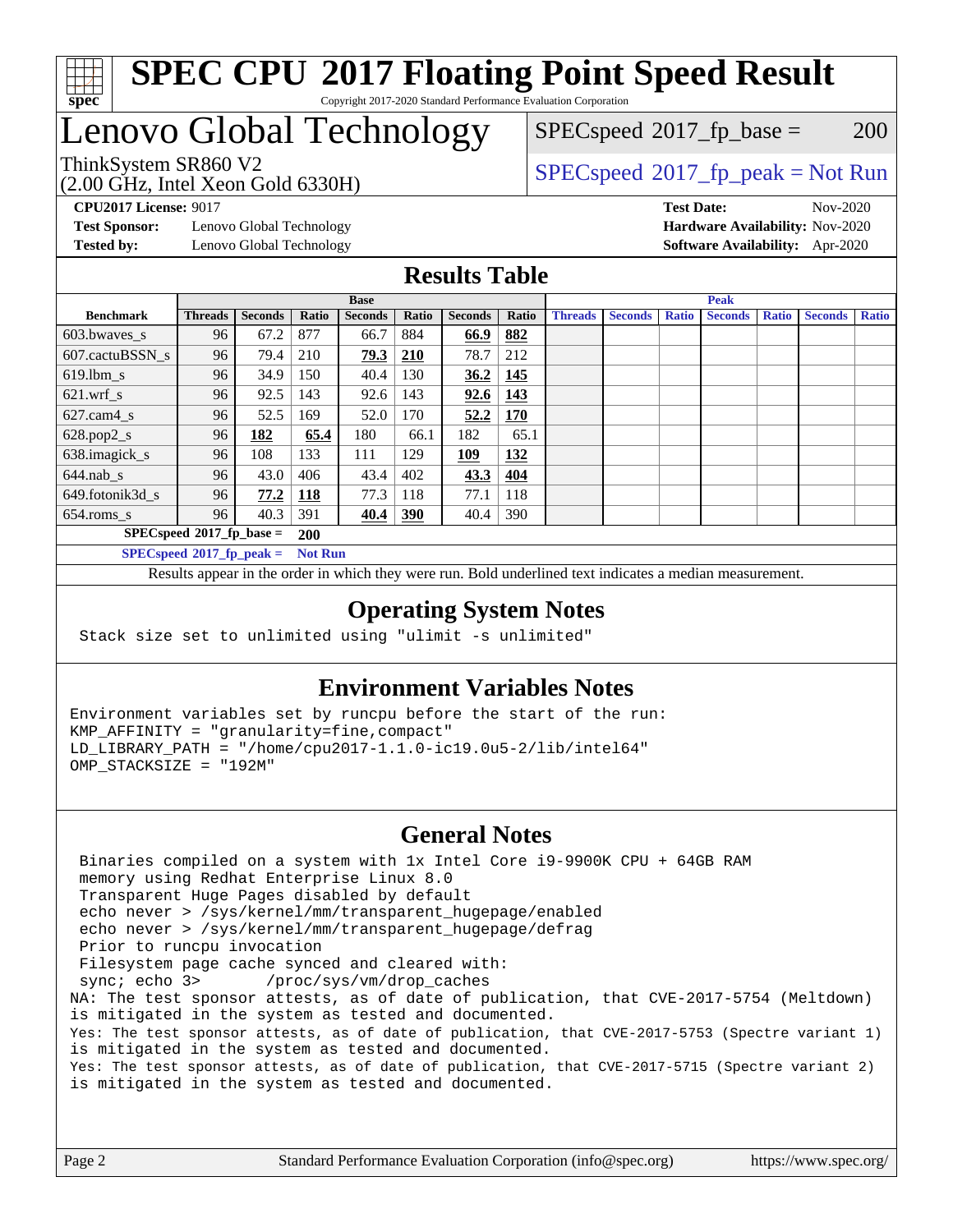| <b>SPEC CPU®2017 Floating Point Speed Result</b><br>Copyright 2017-2020 Standard Performance Evaluation Corporation<br>$spec^*$                                                                                                                                    |                                                                         |                                                                                                                                                                                                                                                                                                                                                                                                                                                                                                                                                                               |                          |  |  |                                     |                                                                                  |                       |
|--------------------------------------------------------------------------------------------------------------------------------------------------------------------------------------------------------------------------------------------------------------------|-------------------------------------------------------------------------|-------------------------------------------------------------------------------------------------------------------------------------------------------------------------------------------------------------------------------------------------------------------------------------------------------------------------------------------------------------------------------------------------------------------------------------------------------------------------------------------------------------------------------------------------------------------------------|--------------------------|--|--|-------------------------------------|----------------------------------------------------------------------------------|-----------------------|
| Lenovo Global Technology                                                                                                                                                                                                                                           |                                                                         |                                                                                                                                                                                                                                                                                                                                                                                                                                                                                                                                                                               |                          |  |  | $SPEC speed^{\circ}2017$ _fp_base = |                                                                                  | <b>200</b>            |
| ThinkSystem SR860 V2<br>$(2.00 \text{ GHz}, \text{Intel Xeon Gold } 6330\text{H})$                                                                                                                                                                                 |                                                                         |                                                                                                                                                                                                                                                                                                                                                                                                                                                                                                                                                                               |                          |  |  |                                     | $SPEC speed@2017_fp\_peak = Not Run$                                             |                       |
| <b>CPU2017 License: 9017</b><br><b>Test Sponsor:</b><br><b>Tested by:</b>                                                                                                                                                                                          | Lenovo Global Technology<br>Lenovo Global Technology                    |                                                                                                                                                                                                                                                                                                                                                                                                                                                                                                                                                                               |                          |  |  | <b>Test Date:</b>                   | <b>Hardware Availability: Nov-2020</b><br><b>Software Availability:</b> Apr-2020 | Nov-2020              |
|                                                                                                                                                                                                                                                                    |                                                                         |                                                                                                                                                                                                                                                                                                                                                                                                                                                                                                                                                                               | <b>Platform Notes</b>    |  |  |                                     |                                                                                  |                       |
| BIOS configuration:<br>MONITOR/MWAIT set to Enabled<br>Hyper-Threading set to Disabled<br>Adjacent Cache Prefetch set to Disabled                                                                                                                                  |                                                                         | Choose Operating Mode set to Maximum Performance and then set it to Custom Mode<br>Sysinfo program /home/cpu2017-1.1.0-ic19.0u5-2/bin/sysinfo<br>Rev: r6365 of 2019-08-21 295195f888a3d7edble6e46a485a0011                                                                                                                                                                                                                                                                                                                                                                    |                          |  |  |                                     |                                                                                  |                       |
|                                                                                                                                                                                                                                                                    |                                                                         | running on localhost.localdomain Wed Nov 25 09:31:50 2020                                                                                                                                                                                                                                                                                                                                                                                                                                                                                                                     |                          |  |  |                                     |                                                                                  |                       |
|                                                                                                                                                                                                                                                                    |                                                                         | SUT (System Under Test) info as seen by some common utilities.<br>For more information on this section, see<br>https://www.spec.org/cpu2017/Docs/config.html#sysinfo                                                                                                                                                                                                                                                                                                                                                                                                          |                          |  |  |                                     |                                                                                  |                       |
| From /proc/cpuinfo<br>4<br>siblings : 24                                                                                                                                                                                                                           | "physical id"s (chips)<br>96 "processors"<br>cpu cores : 24             | model name: $Intel(R)$ Xeon $(R)$ Gold 6330H CPU @ 2.00GHz<br>cores, siblings (Caution: counting these is hw and system dependent. The following<br>excerpts from /proc/cpuinfo might not be reliable. Use with caution.)<br>physical 0: cores 0 1 2 3 4 5 8 9 10 11 12 13 16 17 18 19 20 21 24 25 26 27 28 29<br>physical 1: cores 0 1 2 3 4 5 8 9 10 11 12 13 16 17 18 19 20 21 24 25 26 27 28 29<br>physical 2: cores 0 1 2 3 4 5 8 9 10 11 12 13 16 17 18 19 20 21 24 25 26 27 28 29<br>physical 3: cores 0 1 2 3 4 5 8 9 10 11 12 13 16 17 18 19 20 21 24 25 26 27 28 29 |                          |  |  |                                     |                                                                                  |                       |
| From 1scpu:<br>Architecture:<br>$CPU$ op-mode $(s)$ :<br>Byte Order:<br>CPU(s):<br>$Socket(s)$ :<br>NUMA $node(s):$<br>Vendor ID:<br>CPU family:<br>Model:<br>Model name:<br>Stepping:<br>CPU MHz:<br>CPU max MHz:<br>CPU min MHz:<br>BogoMIPS:<br>Virtualization: | On-line CPU(s) list: 0-95<br>Thread(s) per core:<br>Core(s) per socket: | x86_64<br>$32$ -bit, $64$ -bit<br>Little Endian<br>96<br>$\mathbf{1}$<br>24<br>4<br>4<br>GenuineIntel<br>6<br>85<br>$Intel(R) Xeon(R) Gold 6330H CPU @ 2.00GHz$<br>11<br>1173.286<br>3700.0000<br>1000.0000<br>4000.00<br>$VT - x$                                                                                                                                                                                                                                                                                                                                            |                          |  |  |                                     |                                                                                  |                       |
|                                                                                                                                                                                                                                                                    |                                                                         |                                                                                                                                                                                                                                                                                                                                                                                                                                                                                                                                                                               | (Continued on next page) |  |  |                                     |                                                                                  |                       |
| Page 3                                                                                                                                                                                                                                                             |                                                                         | Standard Performance Evaluation Corporation (info@spec.org)                                                                                                                                                                                                                                                                                                                                                                                                                                                                                                                   |                          |  |  |                                     |                                                                                  | https://www.spec.org/ |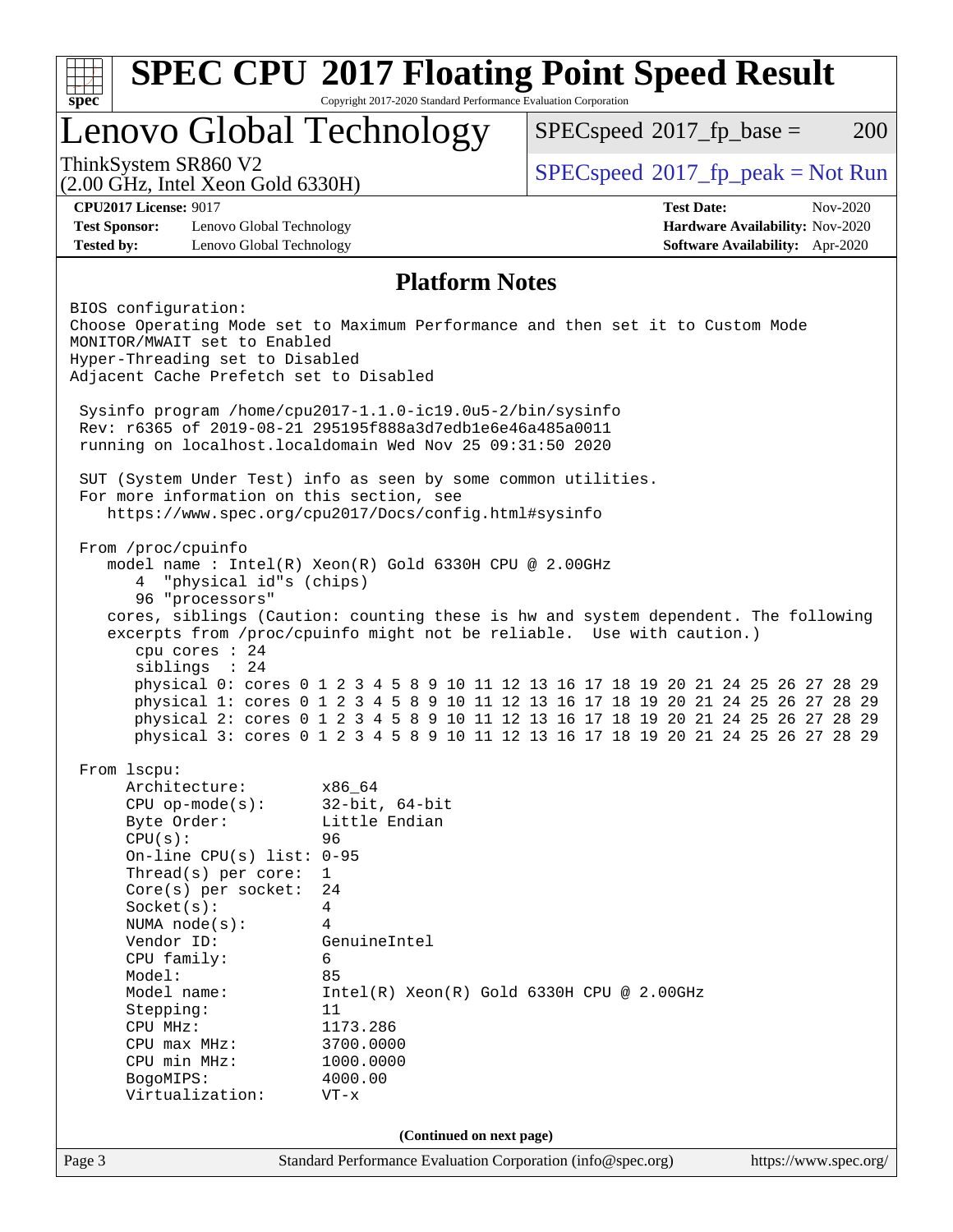

#### **[SPEC CPU](http://www.spec.org/auto/cpu2017/Docs/result-fields.html#SPECCPU2017FloatingPointSpeedResult)[2017 Floating Point Speed Result](http://www.spec.org/auto/cpu2017/Docs/result-fields.html#SPECCPU2017FloatingPointSpeedResult)** Copyright 2017-2020 Standard Performance Evaluation Corporation

Lenovo Global Technology

 $SPEC speed^{\circ}2017\_fp\_base = 200$ 

(2.00 GHz, Intel Xeon Gold 6330H)

ThinkSystem SR860 V2 [SPECspeed](http://www.spec.org/auto/cpu2017/Docs/result-fields.html#SPECspeed2017fppeak)[2017\\_fp\\_peak = N](http://www.spec.org/auto/cpu2017/Docs/result-fields.html#SPECspeed2017fppeak)ot Run

**[CPU2017 License:](http://www.spec.org/auto/cpu2017/Docs/result-fields.html#CPU2017License)** 9017 **[Test Date:](http://www.spec.org/auto/cpu2017/Docs/result-fields.html#TestDate)** Nov-2020

**[Test Sponsor:](http://www.spec.org/auto/cpu2017/Docs/result-fields.html#TestSponsor)** Lenovo Global Technology **[Hardware Availability:](http://www.spec.org/auto/cpu2017/Docs/result-fields.html#HardwareAvailability)** Nov-2020 **[Tested by:](http://www.spec.org/auto/cpu2017/Docs/result-fields.html#Testedby)** Lenovo Global Technology **[Software Availability:](http://www.spec.org/auto/cpu2017/Docs/result-fields.html#SoftwareAvailability)** Apr-2020

**[Platform Notes \(Continued\)](http://www.spec.org/auto/cpu2017/Docs/result-fields.html#PlatformNotes)**

|             | $L1d$ cache: |                         | 32K           |
|-------------|--------------|-------------------------|---------------|
|             | $L1i$ cache: |                         | 32K           |
| $L2$ cache: |              |                         | 1024K         |
| $L3$ cache: |              |                         | 33792K        |
|             |              | NUMA $node0$ $CPU(s)$ : | $0 - 23$      |
|             |              | NUMA $node1$ $CPU(s)$ : | $24 - 47$     |
|             |              | NUMA node2 CPU(s):      | $48 - 71$     |
|             |              | NUMA node3 CPU(s):      | $72 - 95$     |
|             |              |                         | $\sim$ $\sim$ |

Flags: fpu vme de pse tsc msr pae mce cx8 apic sep mtrr pge mca cmov pat pse36 clflush dts acpi mmx fxsr sse sse2 ss ht tm pbe syscall nx pdpe1gb rdtscp lm constant\_tsc art arch\_perfmon pebs bts rep\_good nopl xtopology nonstop\_tsc cpuid aperfmperf pni pclmulqdq dtes64 monitor ds\_cpl vmx smx est tm2 ssse3 sdbg fma cx16 xtpr pdcm pcid dca sse4\_1 sse4\_2 x2apic movbe popcnt tsc\_deadline\_timer aes xsave avx f16c rdrand lahf\_lm abm 3dnowprefetch cpuid\_fault epb cat\_l3 cdp\_l3 invpcid\_single intel\_ppin ssbd mba ibrs ibpb stibp ibrs\_enhanced tpr\_shadow vnmi flexpriority ept vpid fsgsbase tsc\_adjust bmi1 hle avx2 smep bmi2 erms invpcid rtm cqm mpx rdt\_a avx512f avx512dq rdseed adx smap clflushopt clwb intel\_pt avx512cd avx512bw avx512vl xsaveopt xsavec xgetbv1 xsaves cqm\_llc cqm\_occup\_llc cqm\_mbm\_total cqm\_mbm\_local avx512\_bf16 dtherm ida arat pln pts pku ospke avx512\_vnni md\_clear flush\_l1d arch\_capabilities

 /proc/cpuinfo cache data cache size : 33792 KB

 From numactl --hardware WARNING: a numactl 'node' might or might not correspond to a physical chip. available: 4 nodes (0-3) node 0 cpus: 0 1 2 3 4 5 6 7 8 9 10 11 12 13 14 15 16 17 18 19 20 21 22 23 node 0 size: 386655 MB node 0 free: 386423 MB node 1 cpus: 24 25 26 27 28 29 30 31 32 33 34 35 36 37 38 39 40 41 42 43 44 45 46 47 node 1 size: 387066 MB node 1 free: 386863 MB node 2 cpus: 48 49 50 51 52 53 54 55 56 57 58 59 60 61 62 63 64 65 66 67 68 69 70 71 node 2 size: 387066 MB node 2 free: 386853 MB node 3 cpus: 72 73 74 75 76 77 78 79 80 81 82 83 84 85 86 87 88 89 90 91 92 93 94 95 node 3 size: 387038 MB node 3 free: 386340 MB node distances: node 0 1 2 3 0: 10 20 20 20 1: 20 10 20 20 2: 20 20 10 20 3: 20 20 20 10 From /proc/meminfo **(Continued on next page)**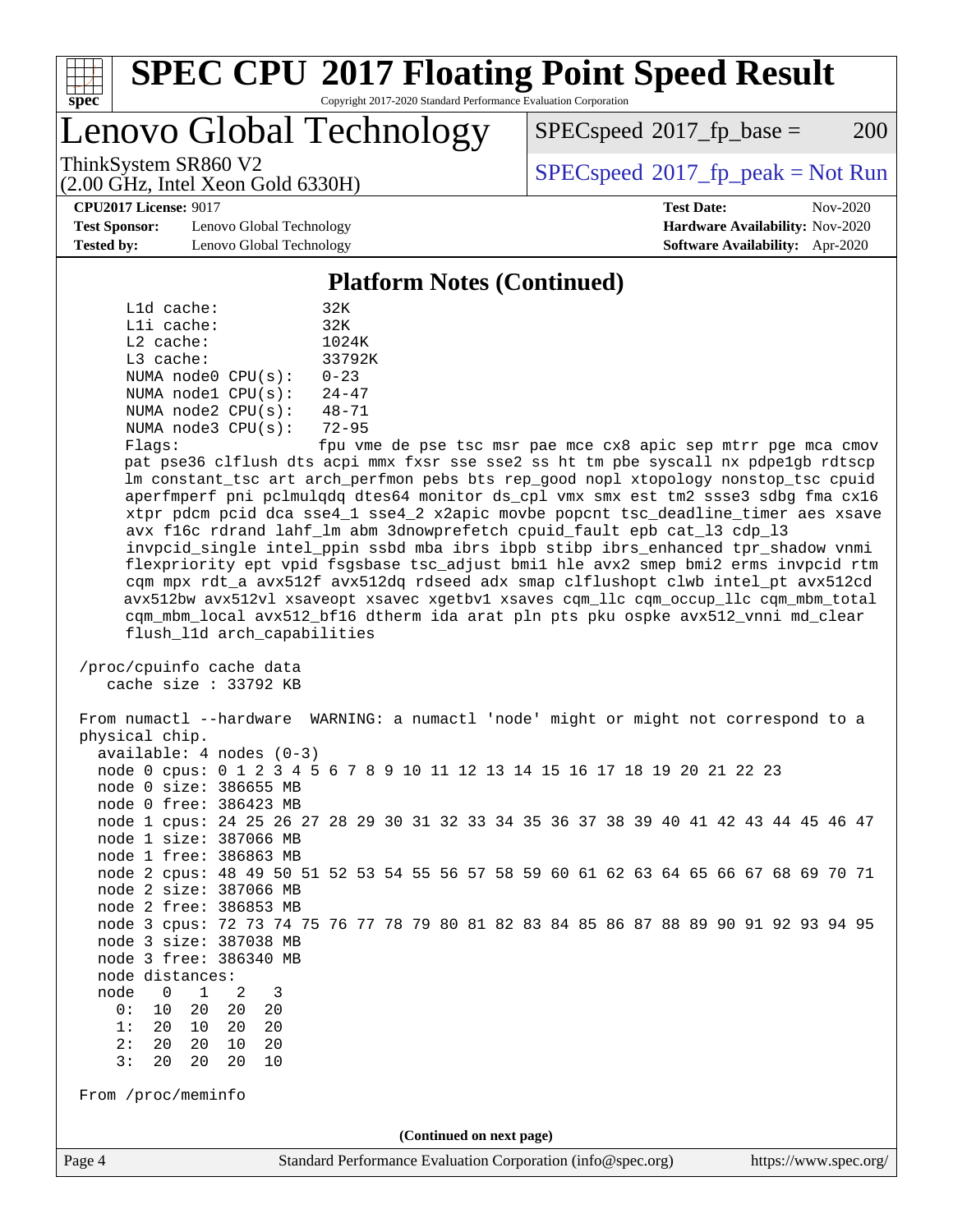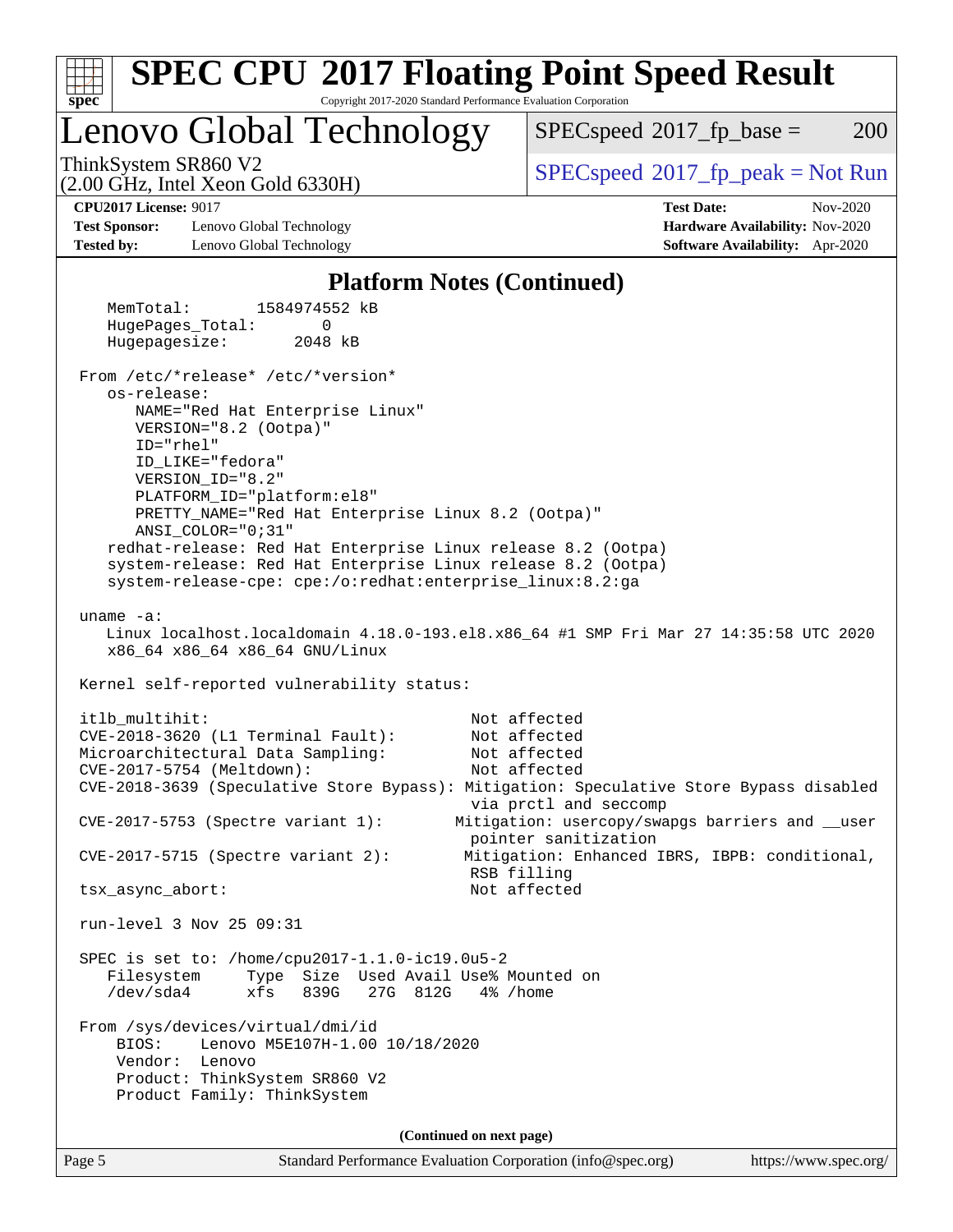| <b>SPEC CPU®2017 Floating Point Speed Result</b><br>Copyright 2017-2020 Standard Performance Evaluation Corporation<br>$spec*$                                                                                                                                                                                                                                                                                                                                                                                    |                                                                           |
|-------------------------------------------------------------------------------------------------------------------------------------------------------------------------------------------------------------------------------------------------------------------------------------------------------------------------------------------------------------------------------------------------------------------------------------------------------------------------------------------------------------------|---------------------------------------------------------------------------|
| Lenovo Global Technology                                                                                                                                                                                                                                                                                                                                                                                                                                                                                          | 200<br>$SPEC speed^{\circ}2017\_fp\_base =$                               |
| ThinkSystem SR860 V2<br>$(2.00 \text{ GHz}, \text{Intel Xeon Gold } 6330\text{H})$                                                                                                                                                                                                                                                                                                                                                                                                                                | $SPEC speed^{\circ}2017\_fp\_peak = Not Run$                              |
| <b>CPU2017 License: 9017</b>                                                                                                                                                                                                                                                                                                                                                                                                                                                                                      | <b>Test Date:</b><br>Nov-2020                                             |
| <b>Test Sponsor:</b><br>Lenovo Global Technology<br><b>Tested by:</b><br>Lenovo Global Technology                                                                                                                                                                                                                                                                                                                                                                                                                 | Hardware Availability: Nov-2020<br><b>Software Availability:</b> Apr-2020 |
| <b>Platform Notes (Continued)</b>                                                                                                                                                                                                                                                                                                                                                                                                                                                                                 |                                                                           |
| Serial:<br>none                                                                                                                                                                                                                                                                                                                                                                                                                                                                                                   |                                                                           |
| Additional information from dmidecode follows. WARNING: Use caution when you interpret<br>this section. The 'dmidecode' program reads system data which is "intended to allow<br>hardware to be accurately determined", but the intent may not be met, as there are<br>frequent changes to hardware, firmware, and the "DMTF SMBIOS" standard.<br>Memory:<br>48x Samsung M393A4K40DB3-CWE 32 GB 2 rank 3200<br>(End of data from sysinfo program)<br>Memory on this system run at 2933 MHz due to CPU limitation. |                                                                           |
| <b>Compiler Version Notes</b>                                                                                                                                                                                                                                                                                                                                                                                                                                                                                     |                                                                           |
| =======================<br>619.1bm_s(base) 638.imagick_s(base) 644.nab_s(base)<br>C                                                                                                                                                                                                                                                                                                                                                                                                                               |                                                                           |
| Intel(R) C Intel(R) 64 Compiler for applications running on Intel(R) 64,<br>Version 19.0.5.281 Build 20190815<br>Copyright (C) 1985-2019 Intel Corporation. All rights reserved.                                                                                                                                                                                                                                                                                                                                  | ------------------                                                        |
| $C++$ , C, Fortran   607.cactuBSSN_s(base)                                                                                                                                                                                                                                                                                                                                                                                                                                                                        |                                                                           |
| Intel(R) $C++$ Intel(R) 64 Compiler for applications running on Intel(R) 64,<br>Version 19.0.5.281 Build 20190815<br>Copyright (C) 1985-2019 Intel Corporation. All rights reserved.<br>Intel(R) C Intel(R) 64 Compiler for applications running on Intel(R) 64,<br>Version 19.0.5.281 Build 20190815                                                                                                                                                                                                             |                                                                           |
| Copyright (C) 1985-2019 Intel Corporation. All rights reserved.<br>$Intel(R)$ Fortran Intel(R) 64 Compiler for applications running on Intel(R)<br>64, Version 19.0.5.281 Build 20190815<br>Copyright (C) 1985-2019 Intel Corporation. All rights reserved.                                                                                                                                                                                                                                                       |                                                                           |
|                                                                                                                                                                                                                                                                                                                                                                                                                                                                                                                   |                                                                           |
| $603.bwaves_s(base) 649.fotonik3d_s(base) 654.roms_s(base)$<br>Fortran                                                                                                                                                                                                                                                                                                                                                                                                                                            |                                                                           |
| $Intel(R)$ Fortran Intel(R) 64 Compiler for applications running on Intel(R)<br>64, Version 19.0.5.281 Build 20190815<br>Copyright (C) 1985-2019 Intel Corporation. All rights reserved.                                                                                                                                                                                                                                                                                                                          |                                                                           |
| Fortran, $C = \begin{bmatrix} 621.wrf_s(base) & 627.cam4_s(base) & 628.pop2_s(base) \end{bmatrix}$                                                                                                                                                                                                                                                                                                                                                                                                                |                                                                           |
| (Continued on next page)                                                                                                                                                                                                                                                                                                                                                                                                                                                                                          |                                                                           |
| Page 6<br>Standard Performance Evaluation Corporation (info@spec.org)                                                                                                                                                                                                                                                                                                                                                                                                                                             | https://www.spec.org/                                                     |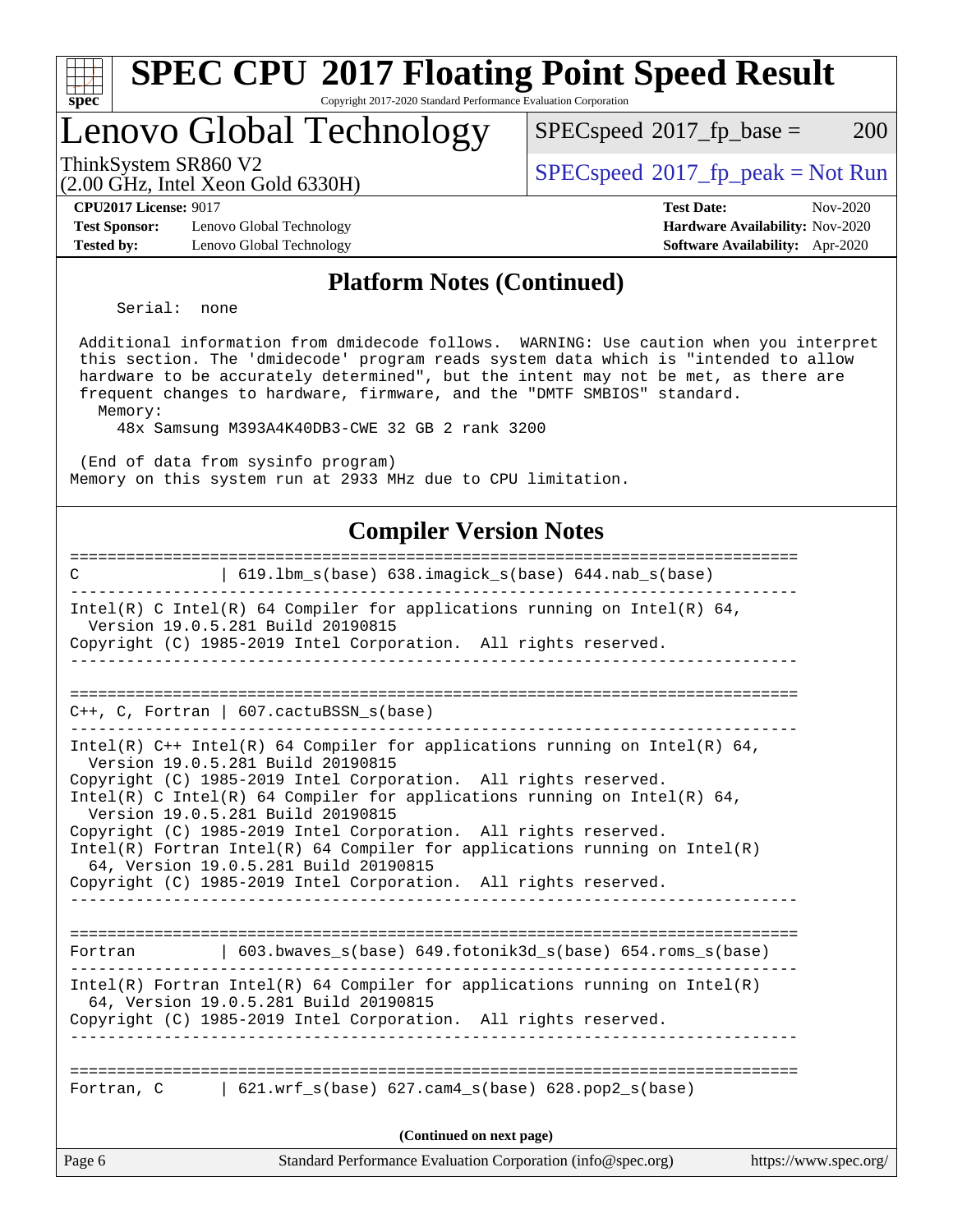

#### **[SPEC CPU](http://www.spec.org/auto/cpu2017/Docs/result-fields.html#SPECCPU2017FloatingPointSpeedResult)[2017 Floating Point Speed Result](http://www.spec.org/auto/cpu2017/Docs/result-fields.html#SPECCPU2017FloatingPointSpeedResult)** Copyright 2017-2020 Standard Performance Evaluation Corporation

Lenovo Global Technology

 $SPEC speed^{\circ}2017\_fp\_base = 200$ 

(2.00 GHz, Intel Xeon Gold 6330H)

ThinkSystem SR860 V2<br>  $\begin{array}{c}\n\text{SPEC speed} \text{?}2017 \text{ fp\_peak} = \text{Not Run} \\
\text{SPEC speed} \text{?}2017 \text{ fp\_peak} = \text{Not Run} \\
\end{array}$ 

**[Test Sponsor:](http://www.spec.org/auto/cpu2017/Docs/result-fields.html#TestSponsor)** Lenovo Global Technology **[Hardware Availability:](http://www.spec.org/auto/cpu2017/Docs/result-fields.html#HardwareAvailability)** Nov-2020 **[Tested by:](http://www.spec.org/auto/cpu2017/Docs/result-fields.html#Testedby)** Lenovo Global Technology **[Software Availability:](http://www.spec.org/auto/cpu2017/Docs/result-fields.html#SoftwareAvailability)** Apr-2020

**[CPU2017 License:](http://www.spec.org/auto/cpu2017/Docs/result-fields.html#CPU2017License)** 9017 **[Test Date:](http://www.spec.org/auto/cpu2017/Docs/result-fields.html#TestDate)** Nov-2020

### **[Compiler Version Notes \(Continued\)](http://www.spec.org/auto/cpu2017/Docs/result-fields.html#CompilerVersionNotes)**

------------------------------------------------------------------------------ Intel(R) Fortran Intel(R) 64 Compiler for applications running on Intel(R) 64, Version 19.0.5.281 Build 20190815 Copyright (C) 1985-2019 Intel Corporation. All rights reserved. Intel(R) C Intel(R) 64 Compiler for applications running on Intel(R) 64, Version 19.0.5.281 Build 20190815 Copyright (C) 1985-2019 Intel Corporation. All rights reserved. ------------------------------------------------------------------------------

### **[Base Compiler Invocation](http://www.spec.org/auto/cpu2017/Docs/result-fields.html#BaseCompilerInvocation)**

[C benchmarks](http://www.spec.org/auto/cpu2017/Docs/result-fields.html#Cbenchmarks):  $i$ cc

[Fortran benchmarks](http://www.spec.org/auto/cpu2017/Docs/result-fields.html#Fortranbenchmarks): [ifort](http://www.spec.org/cpu2017/results/res2020q4/cpu2017-20201207-24554.flags.html#user_FCbase_intel_ifort_8111460550e3ca792625aed983ce982f94888b8b503583aa7ba2b8303487b4d8a21a13e7191a45c5fd58ff318f48f9492884d4413fa793fd88dd292cad7027ca)

[Benchmarks using both Fortran and C](http://www.spec.org/auto/cpu2017/Docs/result-fields.html#BenchmarksusingbothFortranandC): [ifort](http://www.spec.org/cpu2017/results/res2020q4/cpu2017-20201207-24554.flags.html#user_CC_FCbase_intel_ifort_8111460550e3ca792625aed983ce982f94888b8b503583aa7ba2b8303487b4d8a21a13e7191a45c5fd58ff318f48f9492884d4413fa793fd88dd292cad7027ca) [icc](http://www.spec.org/cpu2017/results/res2020q4/cpu2017-20201207-24554.flags.html#user_CC_FCbase_intel_icc_66fc1ee009f7361af1fbd72ca7dcefbb700085f36577c54f309893dd4ec40d12360134090235512931783d35fd58c0460139e722d5067c5574d8eaf2b3e37e92)

[Benchmarks using Fortran, C, and C++:](http://www.spec.org/auto/cpu2017/Docs/result-fields.html#BenchmarksusingFortranCandCXX) [icpc](http://www.spec.org/cpu2017/results/res2020q4/cpu2017-20201207-24554.flags.html#user_CC_CXX_FCbase_intel_icpc_c510b6838c7f56d33e37e94d029a35b4a7bccf4766a728ee175e80a419847e808290a9b78be685c44ab727ea267ec2f070ec5dc83b407c0218cded6866a35d07) [icc](http://www.spec.org/cpu2017/results/res2020q4/cpu2017-20201207-24554.flags.html#user_CC_CXX_FCbase_intel_icc_66fc1ee009f7361af1fbd72ca7dcefbb700085f36577c54f309893dd4ec40d12360134090235512931783d35fd58c0460139e722d5067c5574d8eaf2b3e37e92) [ifort](http://www.spec.org/cpu2017/results/res2020q4/cpu2017-20201207-24554.flags.html#user_CC_CXX_FCbase_intel_ifort_8111460550e3ca792625aed983ce982f94888b8b503583aa7ba2b8303487b4d8a21a13e7191a45c5fd58ff318f48f9492884d4413fa793fd88dd292cad7027ca)

### **[Base Portability Flags](http://www.spec.org/auto/cpu2017/Docs/result-fields.html#BasePortabilityFlags)**

 603.bwaves\_s: [-DSPEC\\_LP64](http://www.spec.org/cpu2017/results/res2020q4/cpu2017-20201207-24554.flags.html#suite_basePORTABILITY603_bwaves_s_DSPEC_LP64) 607.cactuBSSN\_s: [-DSPEC\\_LP64](http://www.spec.org/cpu2017/results/res2020q4/cpu2017-20201207-24554.flags.html#suite_basePORTABILITY607_cactuBSSN_s_DSPEC_LP64) 619.lbm\_s: [-DSPEC\\_LP64](http://www.spec.org/cpu2017/results/res2020q4/cpu2017-20201207-24554.flags.html#suite_basePORTABILITY619_lbm_s_DSPEC_LP64) 621.wrf\_s: [-DSPEC\\_LP64](http://www.spec.org/cpu2017/results/res2020q4/cpu2017-20201207-24554.flags.html#suite_basePORTABILITY621_wrf_s_DSPEC_LP64) [-DSPEC\\_CASE\\_FLAG](http://www.spec.org/cpu2017/results/res2020q4/cpu2017-20201207-24554.flags.html#b621.wrf_s_baseCPORTABILITY_DSPEC_CASE_FLAG) [-convert big\\_endian](http://www.spec.org/cpu2017/results/res2020q4/cpu2017-20201207-24554.flags.html#user_baseFPORTABILITY621_wrf_s_convert_big_endian_c3194028bc08c63ac5d04de18c48ce6d347e4e562e8892b8bdbdc0214820426deb8554edfa529a3fb25a586e65a3d812c835984020483e7e73212c4d31a38223) 627.cam4\_s: [-DSPEC\\_LP64](http://www.spec.org/cpu2017/results/res2020q4/cpu2017-20201207-24554.flags.html#suite_basePORTABILITY627_cam4_s_DSPEC_LP64) [-DSPEC\\_CASE\\_FLAG](http://www.spec.org/cpu2017/results/res2020q4/cpu2017-20201207-24554.flags.html#b627.cam4_s_baseCPORTABILITY_DSPEC_CASE_FLAG) 628.pop2\_s: [-DSPEC\\_LP64](http://www.spec.org/cpu2017/results/res2020q4/cpu2017-20201207-24554.flags.html#suite_basePORTABILITY628_pop2_s_DSPEC_LP64) [-DSPEC\\_CASE\\_FLAG](http://www.spec.org/cpu2017/results/res2020q4/cpu2017-20201207-24554.flags.html#b628.pop2_s_baseCPORTABILITY_DSPEC_CASE_FLAG) [-convert big\\_endian](http://www.spec.org/cpu2017/results/res2020q4/cpu2017-20201207-24554.flags.html#user_baseFPORTABILITY628_pop2_s_convert_big_endian_c3194028bc08c63ac5d04de18c48ce6d347e4e562e8892b8bdbdc0214820426deb8554edfa529a3fb25a586e65a3d812c835984020483e7e73212c4d31a38223) [-assume byterecl](http://www.spec.org/cpu2017/results/res2020q4/cpu2017-20201207-24554.flags.html#user_baseFPORTABILITY628_pop2_s_assume_byterecl_7e47d18b9513cf18525430bbf0f2177aa9bf368bc7a059c09b2c06a34b53bd3447c950d3f8d6c70e3faf3a05c8557d66a5798b567902e8849adc142926523472) 638.imagick\_s: [-DSPEC\\_LP64](http://www.spec.org/cpu2017/results/res2020q4/cpu2017-20201207-24554.flags.html#suite_basePORTABILITY638_imagick_s_DSPEC_LP64) 644.nab\_s: [-DSPEC\\_LP64](http://www.spec.org/cpu2017/results/res2020q4/cpu2017-20201207-24554.flags.html#suite_basePORTABILITY644_nab_s_DSPEC_LP64) 649.fotonik3d\_s: [-DSPEC\\_LP64](http://www.spec.org/cpu2017/results/res2020q4/cpu2017-20201207-24554.flags.html#suite_basePORTABILITY649_fotonik3d_s_DSPEC_LP64) 654.roms\_s: [-DSPEC\\_LP64](http://www.spec.org/cpu2017/results/res2020q4/cpu2017-20201207-24554.flags.html#suite_basePORTABILITY654_roms_s_DSPEC_LP64)

### **[Base Optimization Flags](http://www.spec.org/auto/cpu2017/Docs/result-fields.html#BaseOptimizationFlags)**

[C benchmarks](http://www.spec.org/auto/cpu2017/Docs/result-fields.html#Cbenchmarks):

[-m64](http://www.spec.org/cpu2017/results/res2020q4/cpu2017-20201207-24554.flags.html#user_CCbase_m64-icc) [-std=c11](http://www.spec.org/cpu2017/results/res2020q4/cpu2017-20201207-24554.flags.html#user_CCbase_std-icc-std_0e1c27790398a4642dfca32ffe6c27b5796f9c2d2676156f2e42c9c44eaad0c049b1cdb667a270c34d979996257aeb8fc440bfb01818dbc9357bd9d174cb8524) [-xCORE-AVX512](http://www.spec.org/cpu2017/results/res2020q4/cpu2017-20201207-24554.flags.html#user_CCbase_f-xCORE-AVX512) [-ipo](http://www.spec.org/cpu2017/results/res2020q4/cpu2017-20201207-24554.flags.html#user_CCbase_f-ipo) [-O3](http://www.spec.org/cpu2017/results/res2020q4/cpu2017-20201207-24554.flags.html#user_CCbase_f-O3) [-no-prec-div](http://www.spec.org/cpu2017/results/res2020q4/cpu2017-20201207-24554.flags.html#user_CCbase_f-no-prec-div) [-qopt-prefetch](http://www.spec.org/cpu2017/results/res2020q4/cpu2017-20201207-24554.flags.html#user_CCbase_f-qopt-prefetch)

**(Continued on next page)**

Page 7 Standard Performance Evaluation Corporation [\(info@spec.org\)](mailto:info@spec.org) <https://www.spec.org/>